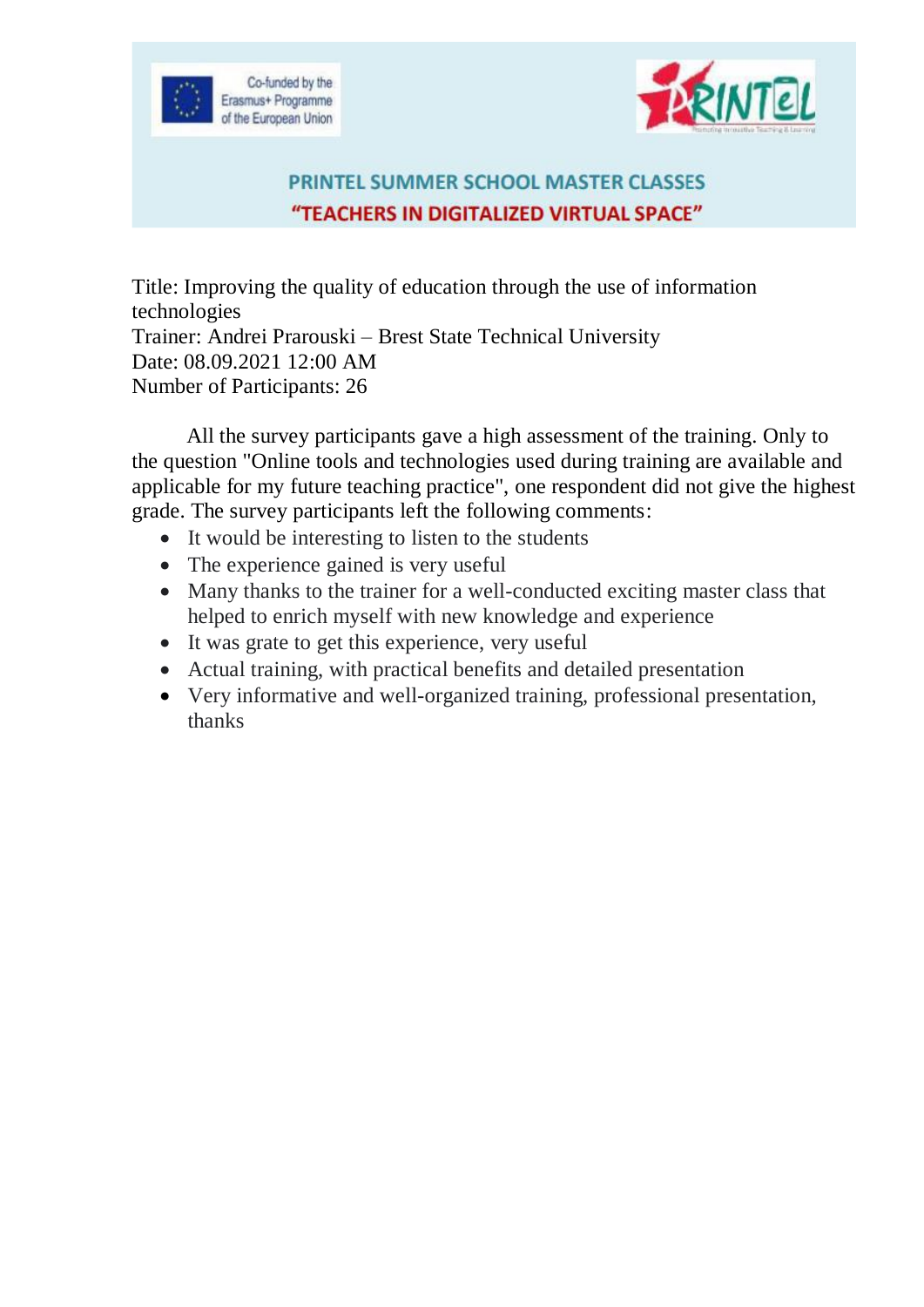

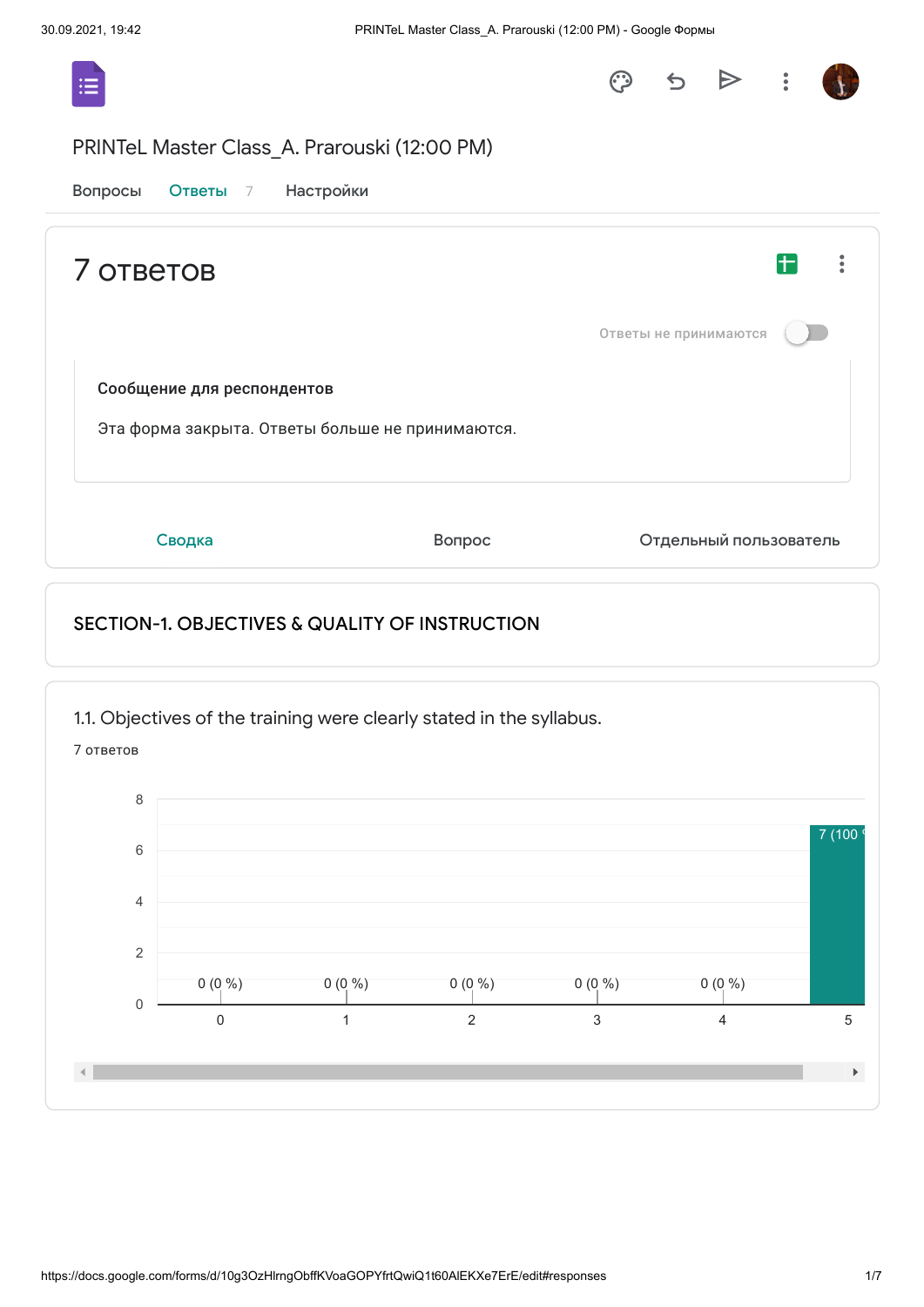

1.3. Participation and interaction during the training were encouraged.

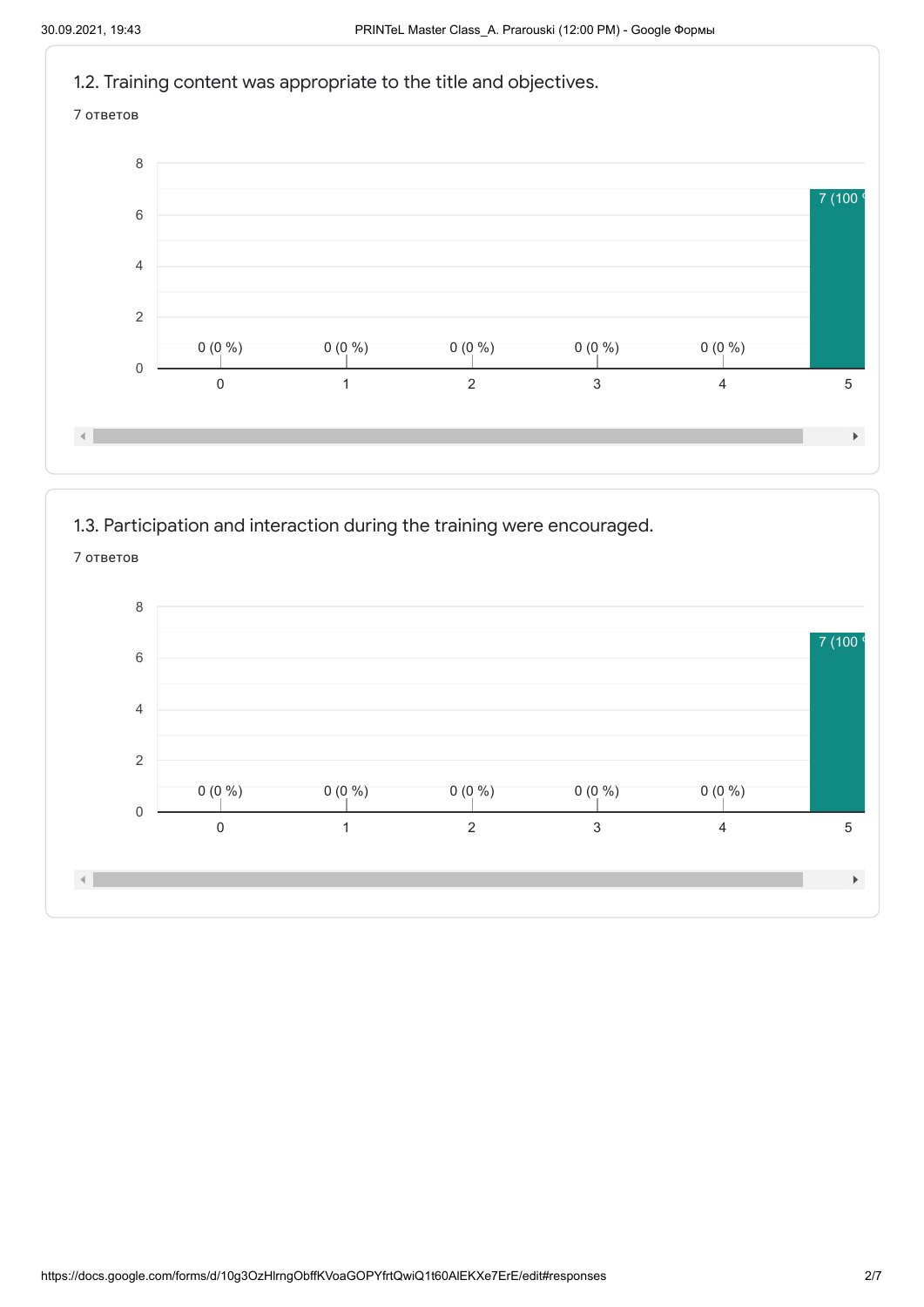



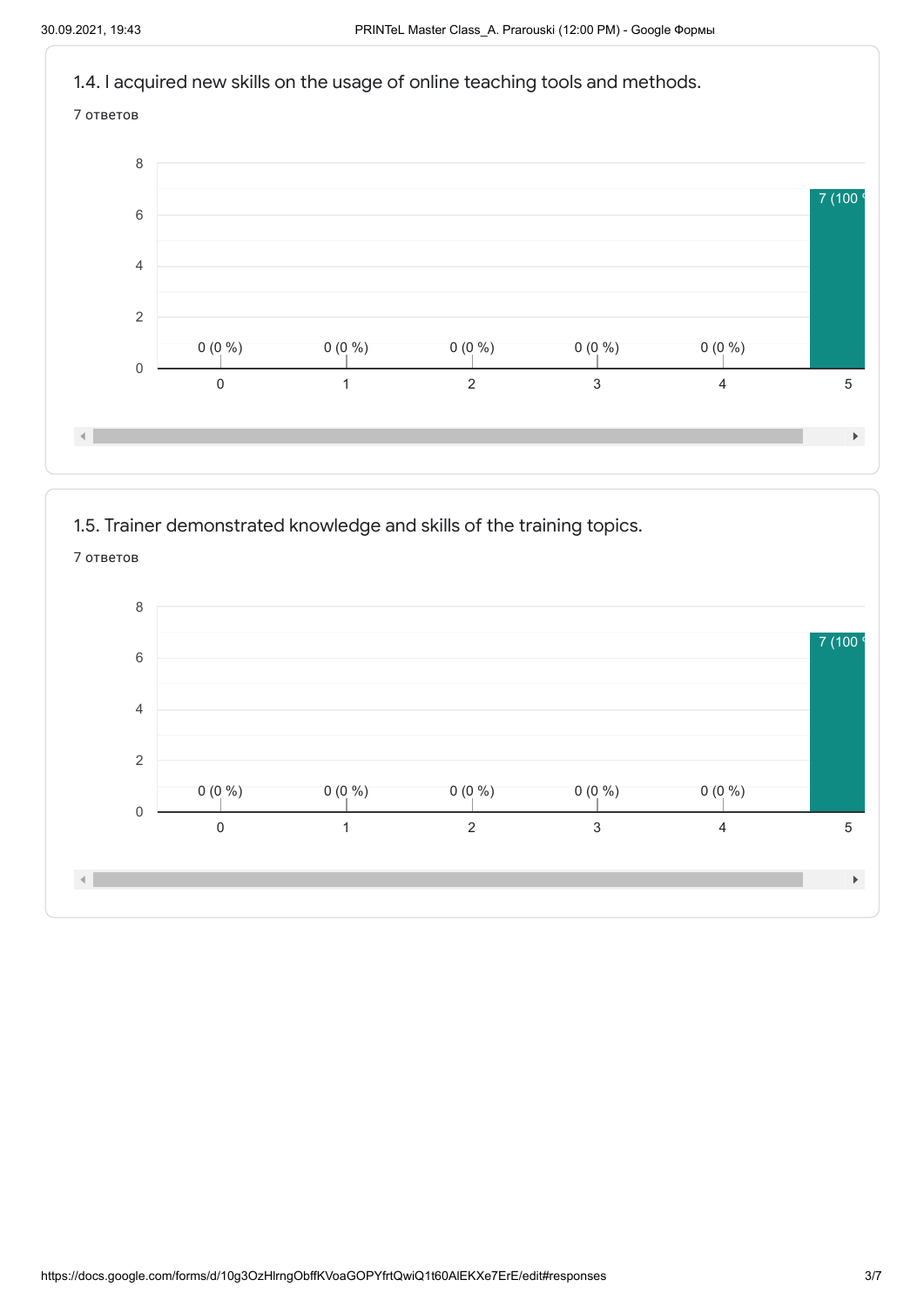

1.7. The training was supported by adequate digital tools and learning materials.

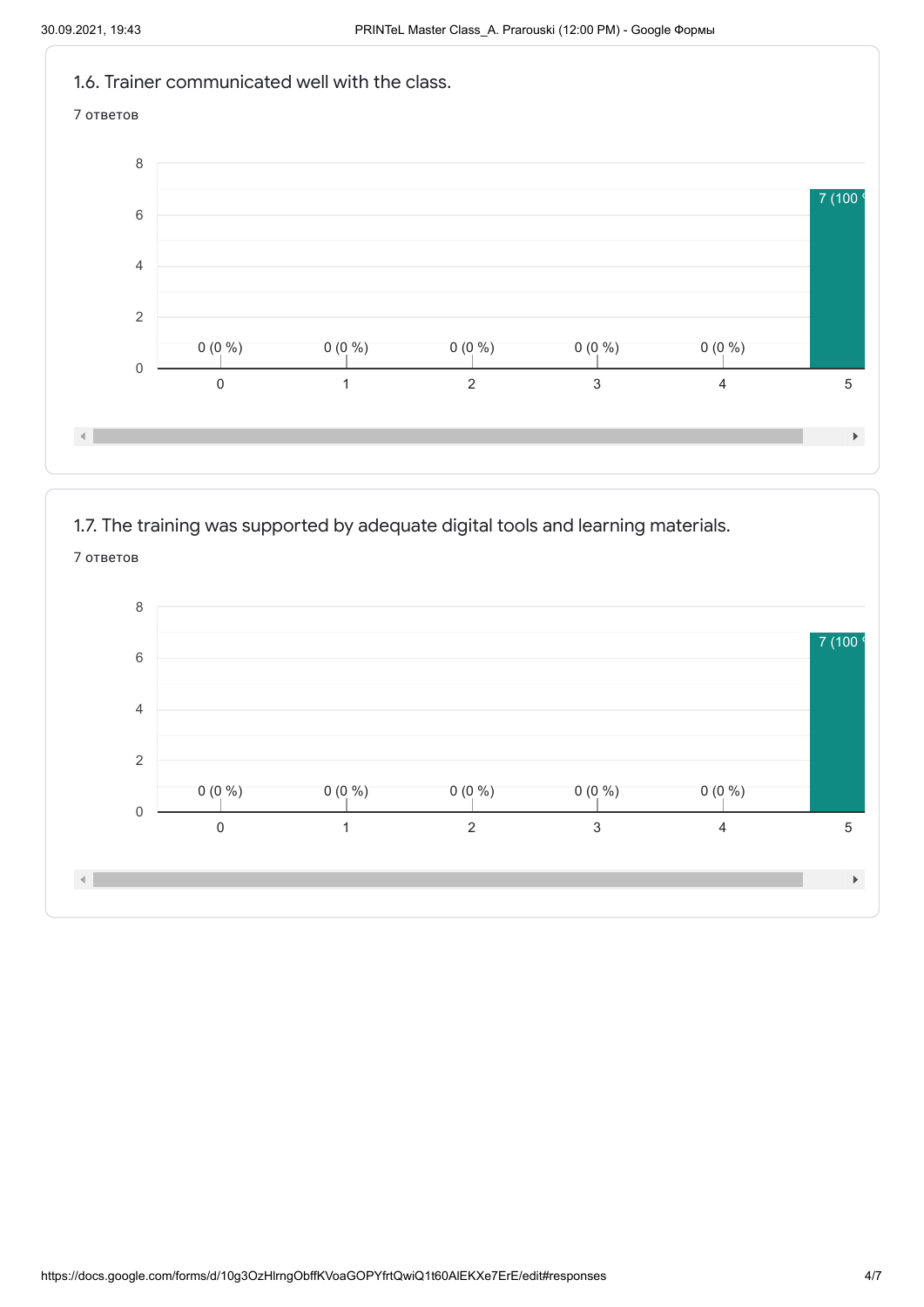

## SECTION-2. SATISFACTION

2.1. I will be able to apply acquired skills in my online teaching practice.

7 ответов

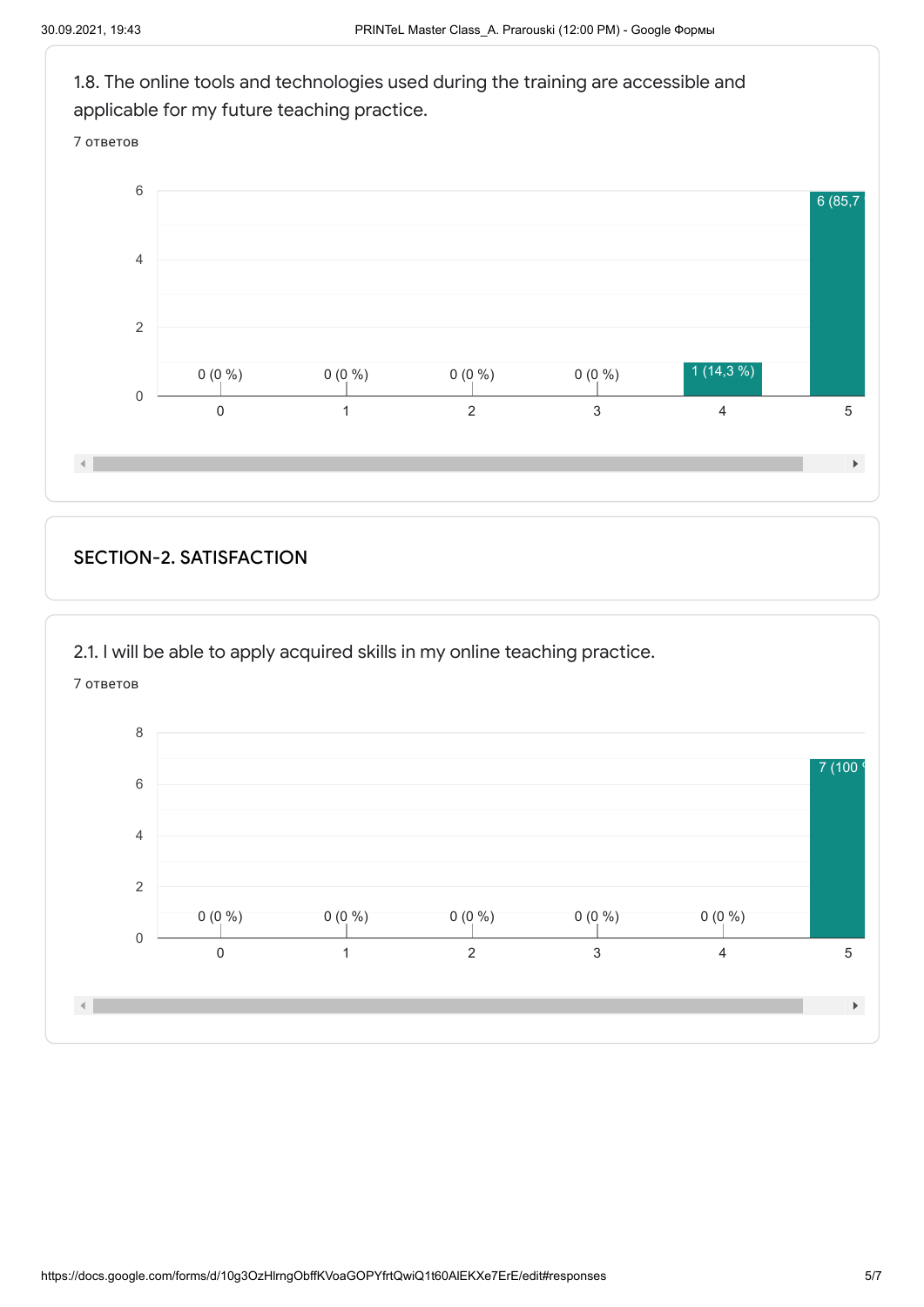

2.3. Overall, how would you rate your experience in this online training?